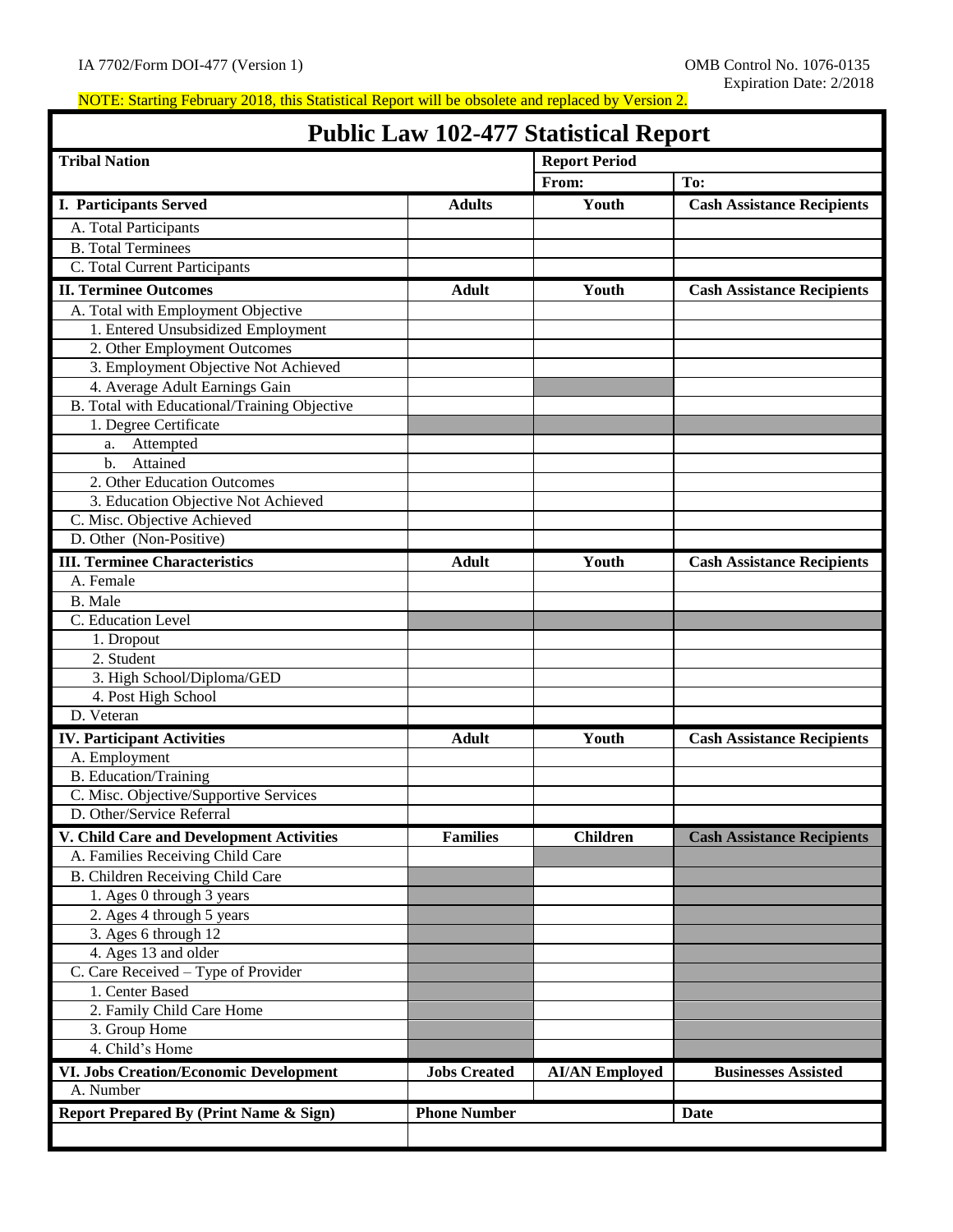#### NOTE: Starting February 2018, this Statistical Report will be obsolete and replaced by Version 2. **Public Law 102-477 Program Statistical Report**

# **INSTRUCTIONS**

**Purpose:** The attached Program Statistical Report is one of three parts of the statutorily integrated annual report for Pub. L. 102-477. The report provides statistical summary data of participants receiving any of the services available under the initiative. The data includes current participants and those terminated from the program identifying outcomes, characteristics, activities, goals and objectives. Participants are categorized as either adult or youth or cash assistance recipients. Summary data is also collected for child care services identifying the number of families involved, the ages of children and type of child care provider. Finally, the report provides economic development data including number of jobs created and businesses assisted. Response to the statistical summary is mandatory and in accordance with Pub. L. 102-477. In order to provide standard, meaningful data on the initiative as a whole, each tribe's statistical summary will be provided in a uniform format (copy attached). Statistics listed are reported by program services and activities, in accordance with the Pub. L. 102-477 plan, not by fund source.

*Identification Section:* Provide the name of the tribe/grantee along with the report period. The report period should be one year unless a formal written request has been requested and approved in advance.

- *I. Participants Served (Employment & Training Services):* This section includes all participants receiving services under Pub. L. 102-477 except for children receiving child care.
	- *A. Total Participants:* For this report, include those individuals who have completed an application form, have provided all of the documentation required, and have been determined eligible for participation in the tribe's Pub. L. 102-477 initiative. The individuals are participants in the program and have begun to receive services, which may include assessment, job referral, counseling, employability planning services, placement in a job, enrollment in education or training, or related services. Individuals should not be terminated each year and then re-enrolled. Once an individual is determined eligible to receive services, the participant should continue enrollment until successfully completing or dropping out of Pub. L. 102-477 services.
	- If the participant is 22 or older, the participant should be counted in the first column labeled, "Adult," except for persons receiving cash assistance.
	- The age of the participant at time of enrollment into the program should be used to determine whether a participant is an adult or youth.
	- If the participant is 21 or younger, the participant should be counted in the second column labeled "Youth," except for persons receiving cash assistance.
	- Regardless of age, if the participant has been determined to be eligible for, or is receiving cash assistance such as General Assistance Funds originating from the Bureau of Indian Affairs or cash assistance from the Temporary Assistance for Needy Families program, Department of Health and Human Services, the participant should be counted only in the column labeled Cash Assistance Recipients. Individuals receiving cash assistance at any time during enrollment in a Pub. L. 102-477project, or within 6 months prior to enrollment, should be included in this column. For example, if a participant receives cash assistance at the time of enrollment, is placed in a job, and continues with supportive services for 90 days, the individual should be counted as a cash assistance recipient because during enrollment cash assistance was received during enrollment.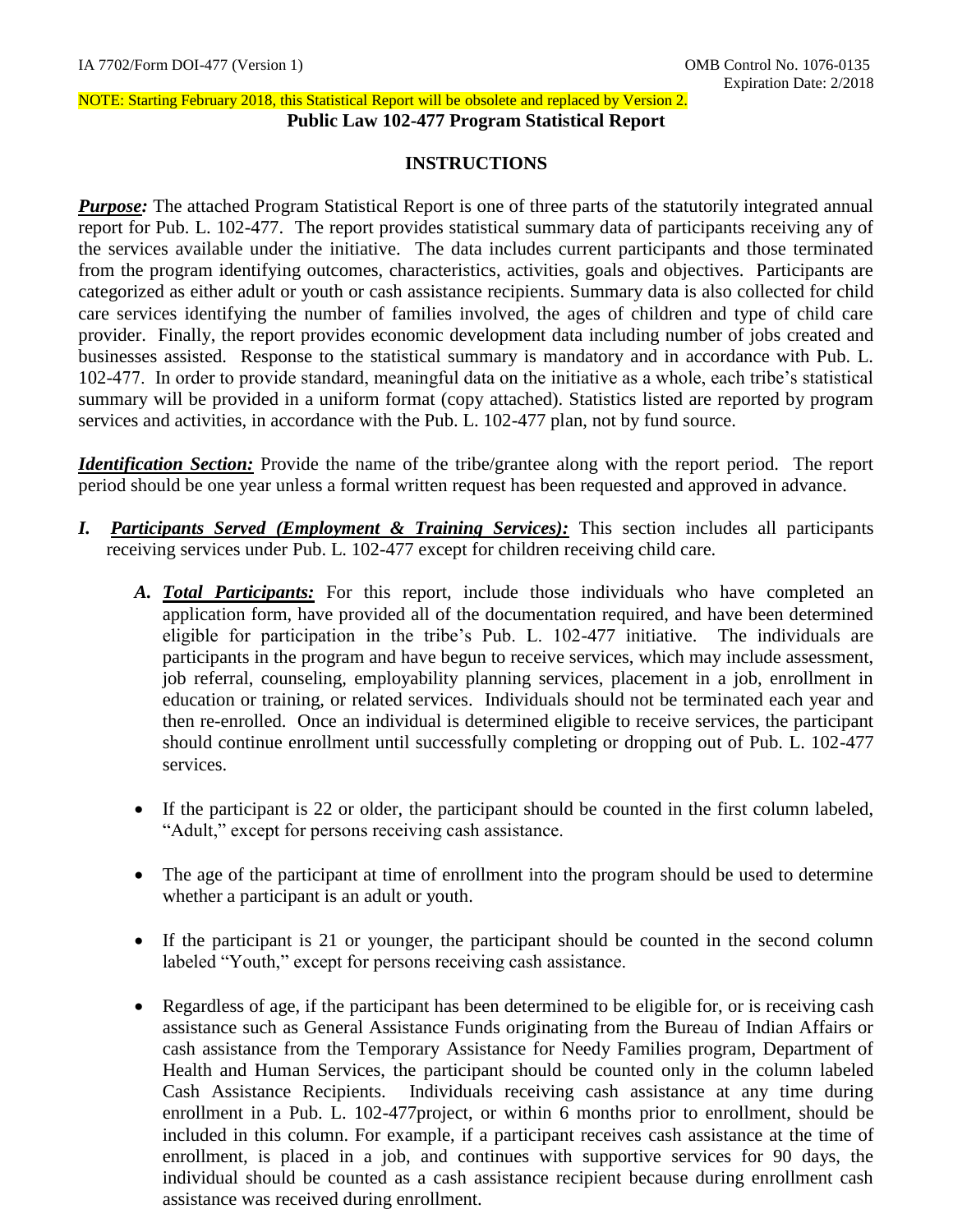- The sum of the numbers in the "Adult," "Youth" and "cash assistance recipients" columns should equal the total number of participants.
- *B. Total Terminees:* For this report, those participants that have either successfully or unsuccessfully ceased enrollment in the tribe's Pub. L. 102-477 initiative should be counted in this section. Do not terminate participants at the end of each year and then re-enroll them. Participants should only be terminated and counted when they cease receiving services. Do not count children in child care.
- If the terminee is 22 years of age or older, the terminee should be counted in the column labeled "Adults," except for cash assistance recipients.
- If the terminee is 21 years of age or younger, the terminee should be counted in the column labeled "Youth," except for cash assistance recipients.
- If the terminee was a cash assistance recipient at any time during participation in Pub. L. 102- 477, or within 6 months prior to participation, the terminee should be counted in the column labeled "Cash Assistance Recipients" instead of the "Youth" or "Adults" columns.
- *C. Total Current Participants:* For this report, total current participants includes all participants who are considered to have been served at any time during the reporting period, but have not yet completed and terminated from the program as of the last day of the report period. The sum of Total Current Participants and Total Terminees should equal the number of Total Participants.
- *II. Terminee Outcomes:* In this section, only count those participants who have ceased participation in the tribe's Pub. L. 102-477 initiative at any time during the reporting period. Count terminees whether or not they have been successful in meeting their stated short or long-range goals. The information can be recorded at any time within 90 days following the person's completion of or other termination from the program. Terminees may be counted once, but no more than once in each of the positive termination categories (i.e. Employment Objective, Education/Training Objective, or Miscellaneous Objective Achieved). Terminees counted as "Other (Non-Positive)" may not be counted in any of the three positive termination categories.
	- *A. Total with Employment Objective:* Count all participants who included an employment objective in their individualized service plan and have ceased participation in the tribe's Pub. L. 102-477 initiative at any time during the reporting period..
		- *1. Entered Unsubsidized Employment:* Include the number of terminees who have entered employment and do not receive a subsidy. Include self-employment in this count.
		- *2. Other Employment Outcomes:* Include the number of terminees who met an employment objective. This includes participants who have been successfully assisted in retaining an existing job with supportive services or successfully completed an OJT assignment but were not retained in employment.
		- *3. Employment Objective Not Achieved:* Include the number of terminees who had an employment objective but did not meet any of their employment goals.
		- *4. Average Adult Earnings Gain:* For those adult terminees entering unsubsidized employment, calculate the hourly wage at the last job held within the six months prior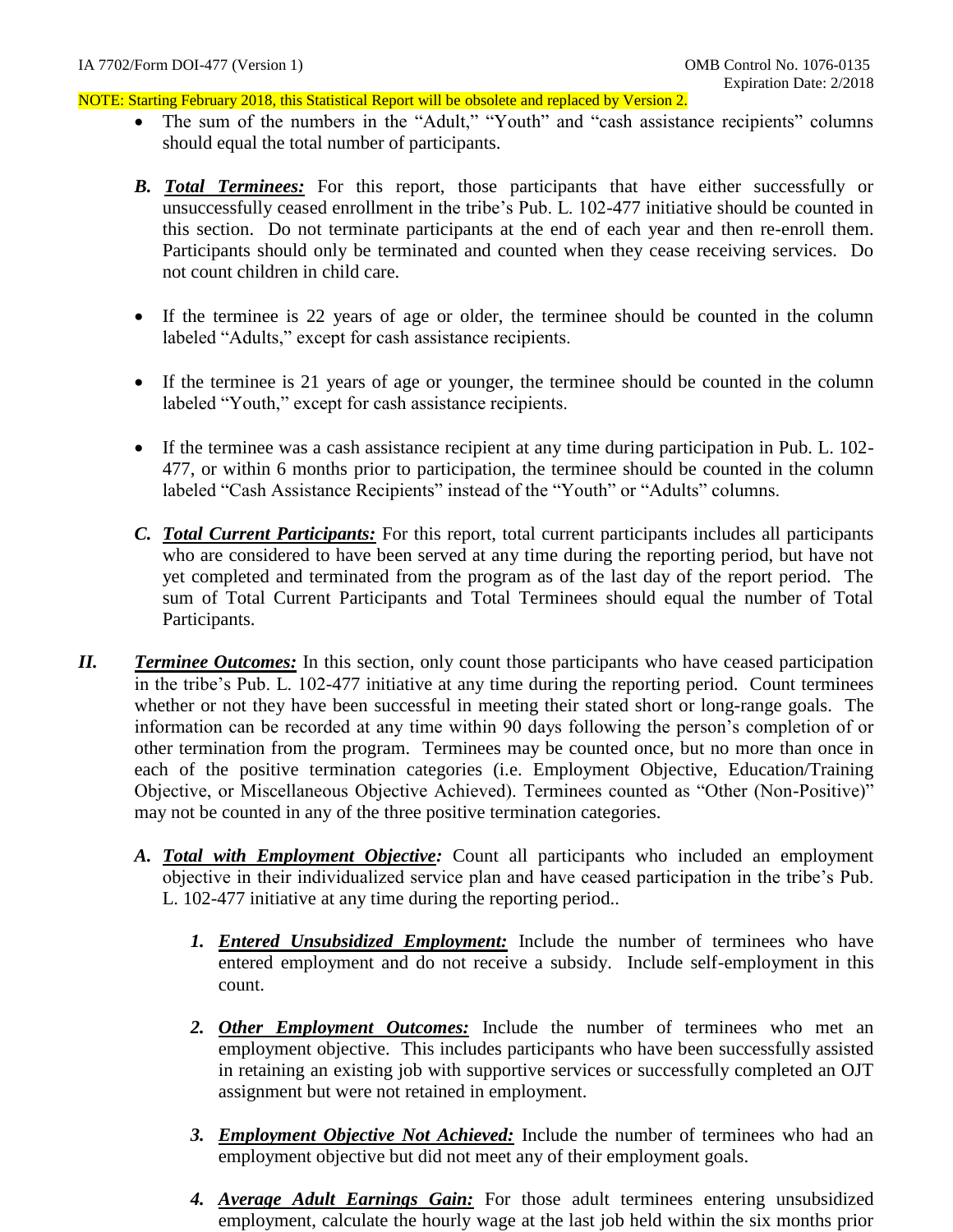to Pub. L. 102-477 enrollment and compare that rate with the hourly wage earned at time of termination from this program. Terminees unemployed for the entire six months prior to entering the program should be considered to have \$0 per hour rate at entry. If at termination such a person entered unsubsidized employment earning \$6.50 per hour, the gain would be \$6.50 per hour. Add all gains and subtract any losses. Divide this number by the number of adult terminees entering unsubsidized employment. The result will be the average gain.

- *B. Total with Educational/Training Objective:* Include the number of participants who had an educational/training objective and have ceased participation in the tribe's Pub. L. 102-477 initiative. Include terminees gaining knowledge such as completing a semester or more of classes or long or short-term classroom training measurement.
	- *1. Degree/Certificate Attempted/Attained:* Include two numbers here. Include both the number of terminees who attempted to earn a degree or certificate and the number of terminees who successfully attained a degree or certificate. Include those terminees who have completed a full course of study and received certification or degree recognition in the Attained number.
	- *2. Other Education Outcome:* Report the number of adults and youth terminees and cash assistance recipients who met an educational goal other than attainment of a certificate or degree.
	- *3. Education Objective Not Achieved:* Report the number of adults and youth terminees and cash assistance recipients who had educational goals but did not meet any of them.
- *C. Misc. Objective Achieved:* report the number of terminees that met one or more of their short or long-term goals not related to employment or education here. For example, a terminee may have acquired a driver's license, or may have applied for other supportive services as a goal, e.g. LIHEAP.
- *D. Other (Non-Positive):* Report only the number of terminees who failed to meet all of their short-term and long-term goals as stated in their development plan. If a terminee met one or more of his or her goals but not the final goal, he or she should be counted in *A, B or C* above.
- *III. <u>Terminee Characteristics:</u>* Only count those terminees who-have had their case closed and were included in I - B above (Participants Served, Total Terminees). Do not include characteristics of all participants.
	- *A. Female:* Report the number of female adults (22 and over) and youth (21 and younger) and cash assistance recipients.
	- **B.** Male: Report the number of male adults (22 and over) and youth (21 and younger) and cash assistance recipients.

**The number of females and males in each column (adult and youth, and cash assistance recipients) should equal the total number of terminees in the same column.** 

## *C. Education Level at Intake:*

*1. Dropout:* Terminees who had not attained a high school diploma or GED and at the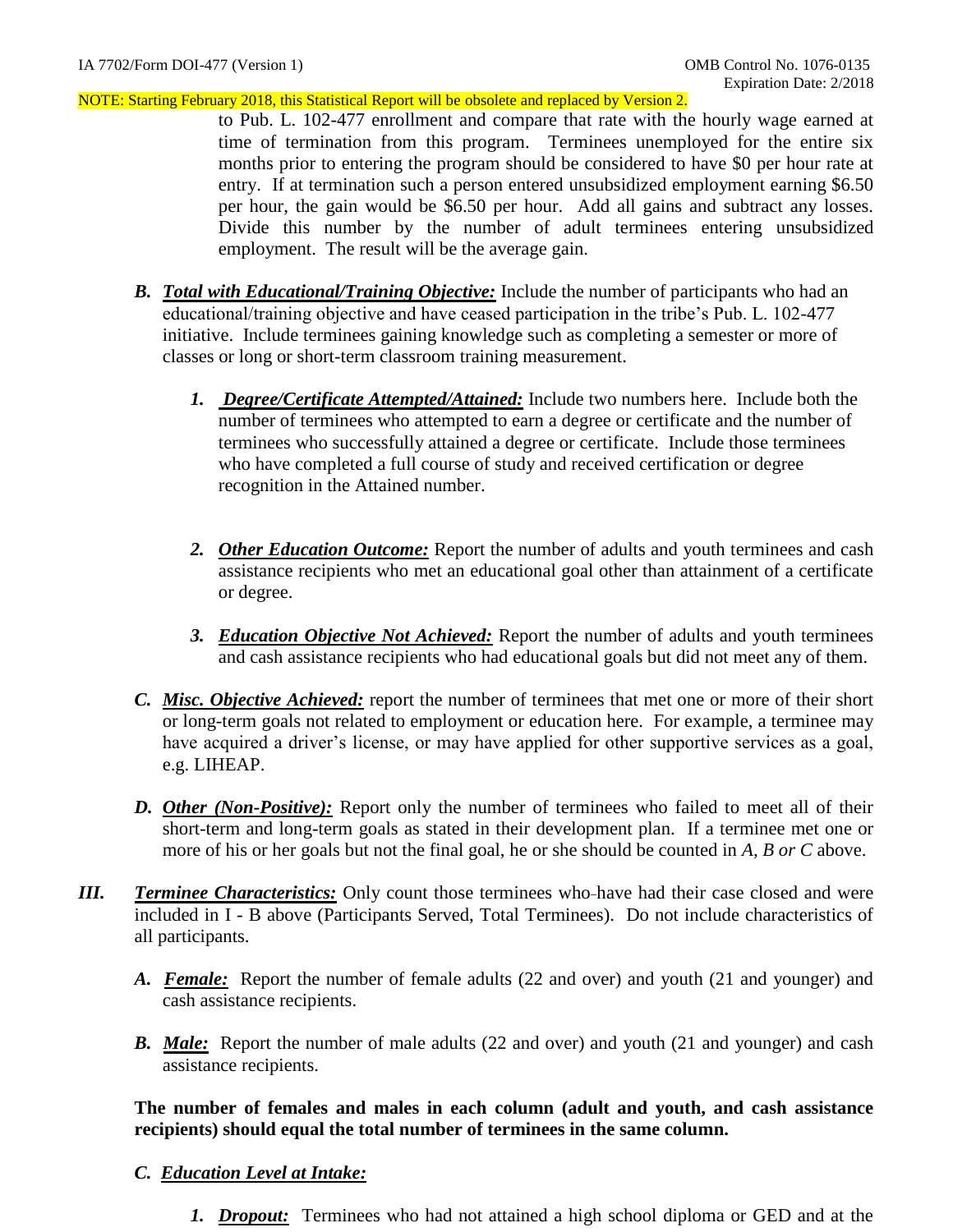time of enrollment into the program were not attending school. If they received a GED during participation in the program, the terminees should still be counted as dropouts because they were dropouts at enrollment.

- *2. Student:* Terminees who were enrolled in any level of formal education at the time they were enrolled in the program.
- *3. High School Diploma or GED:* Terminees whose highest level of educational attainment at the time of enrollment was a high school diploma or GED, if they are receiving cash assistance any time during participation, or within 60 days prior to enrollment in Pub. L. 102-477 services.
- *4. Post High School:* Terminees whose highest level of educational attainment was greater than a high school diploma or GED and were not enrolled in any level of formal education at time of enrolled in the program.

## **The sum of the numbers reported in the education level section should equal the total number of terminees reported in Section I.B.**

- *D. Veteran:* Count all terminees that have served in the military and are considered veterans.
- *IV. Participant Activities/Goals/Objectives:* For all participants, whether current or terminated, record the type of activities, goals and objectives established for participants through an Employment Development Plan. If a participant has been involved in more than one activity, goal or objective, count that participant once in each category that applies. The total number of adults and youth, and cash assistance recipients may be greater than the total in Section I above.
	- *A. Employment:* Report the number of adult and youth, and cash assistance recipients who engaged in employment activities such as job referrals, work experience, job interviewing, supportive work services and other job-related goals.
	- *B. Education/Training:* Report the number of participants who were engaged in any educational or training activity, including On the Job Training, Adult Basic Education, GED preparation testing and related services.
	- *C. Misc Objective/Supportive Services***:** Report the number of adult and youth, and cash assistance recipients who participated in non-employment and non-education activities. Such non-employment, non-educational activities may include transportation assistance, housing assistance, assistance in obtaining a driver's license, child care when furnished to adults as supportive services, and similar assistance.
	- *D. Other/Service Referral:* Any other services or referrals should be counted here.

**The totals for A, B and C above may not equal the number of participants served. The total will probably be much higher since some participants may receive numerous services while enrolled.**